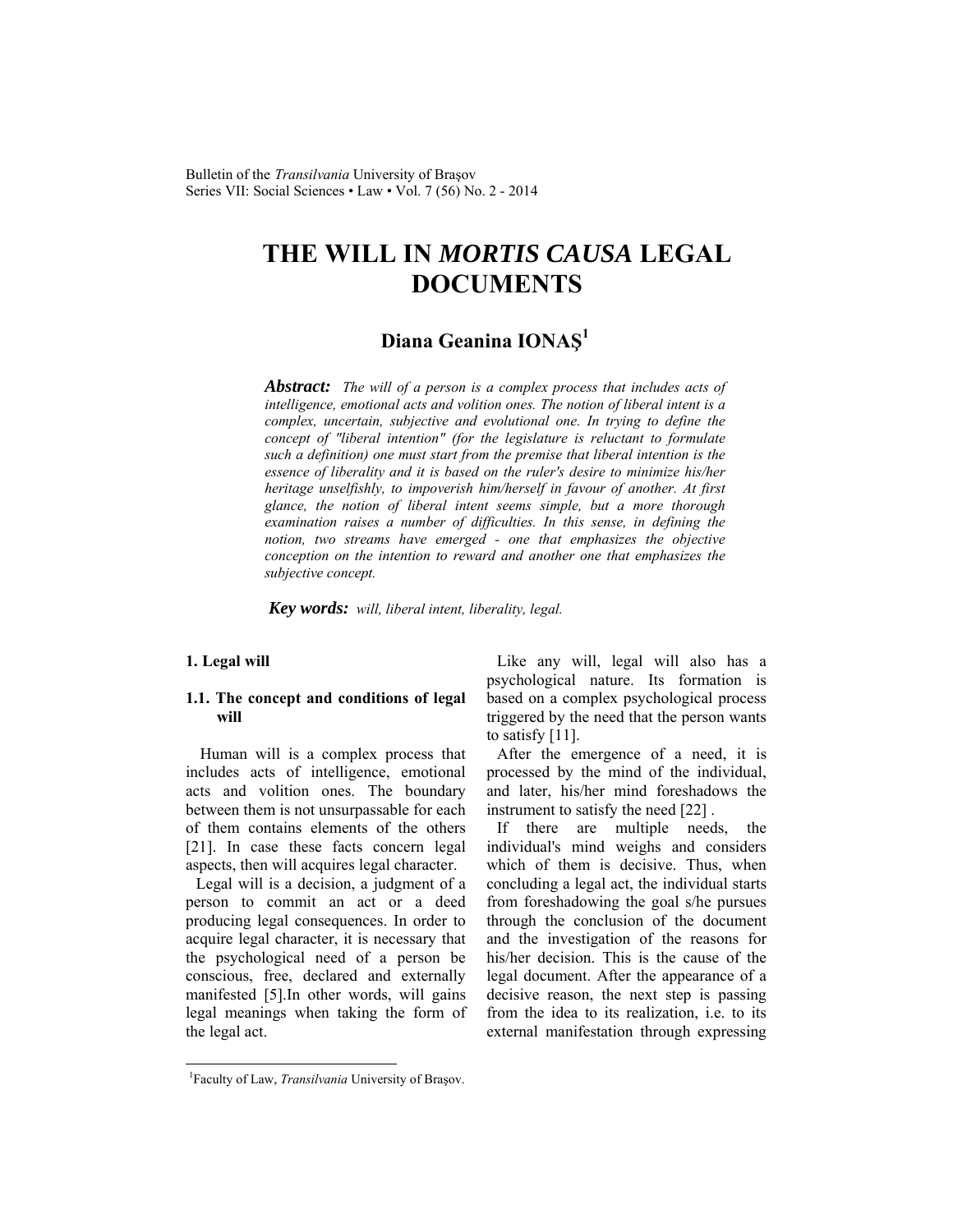the consent to the composition of the legal document. Through externalization, individual will becomes legal will, capable of producing effects [27] .

Therefore, in order to acquire legal character, it is necessary that a person's psychological will meet the following conditions [19] :

- be deliberately conscious
- be free
- be externalized

In law, the role of will has a double meaning: on the one hand there is the general will, belonging to social groups or to the whole society, determined by certain general interests, and on the other hand, individual will belonging to each individual, manifested in the enforcement of the law. General will, formalized through state activity becomes legal will expressed by laws and defended by the state [19] .

#### **1**.**2. Principles of legal will**

The doctrine [7] is the one which revealed the existence of two legal principles that govern legal will, respectively the principle of personal autonomy and the principle of real will.

#### **A. The principle of autonomy of will**

The principle of autonomy of will or freedom of contract implies the fact that individual will makes the law, and it is but a synonym of human freedom. [23] The Constitutional Court by Decision no.365 of 5 July 2005 provides a definition of freedom of contract in the following sense: "the freedom of contract is the possibility given to every law subject to conclude a contract, within the scope of mutuus consensus, of the product of his/her manifestation of will converging with the other party or parties, to establish its contents and determine its subject, acquiring rights and assuming obligations

whose observance is binding on the contracting parties. "

This is not a will guided by impulse, but a rational and conscious will in itself [6] Will itself lacks the power to give rise to rights and obligations. It acquires this power by law.

The origin of the phrase "freedom of action" is in private international law. Ideologists Brocher and Weiss were the first who used this phrase to describe the possibility of the parties to choose the law applicable to the contract with foreign elements [24] .

The principle of autonomy of will is associated with the beginning of modern voluntarism law and is related to the understanding of the individual as a being endowed with will and consciousness [23], the most remarkable representatives being I. Kant and J.J. Rousseau.

Having its origins in canonical law and the natural law school, this principle reflects a subjective conception on law and is intimately linked to the individual freedom expressed in the fact that:

- anyone can conclude a legal act or not
- parties to a contract are free to decide the content and form, within the limits imposed by law for the contract derives its binding force exclusively from the will of the parties [26]

Freedom of contract is the legal corollary of freedom understood as the product of conscious and free will, a social reverberation of this will [8] .

Opposed to the subjective conception on the law and contract, conception is based on the autonomy of will. Over time several currents were born which have shaped an objective conception in terms of the contract.

Among them stood legal positivism and the theory of solidarism. Legal positivism always turns to the law, justifying reality outside concrete legal will and outside morality.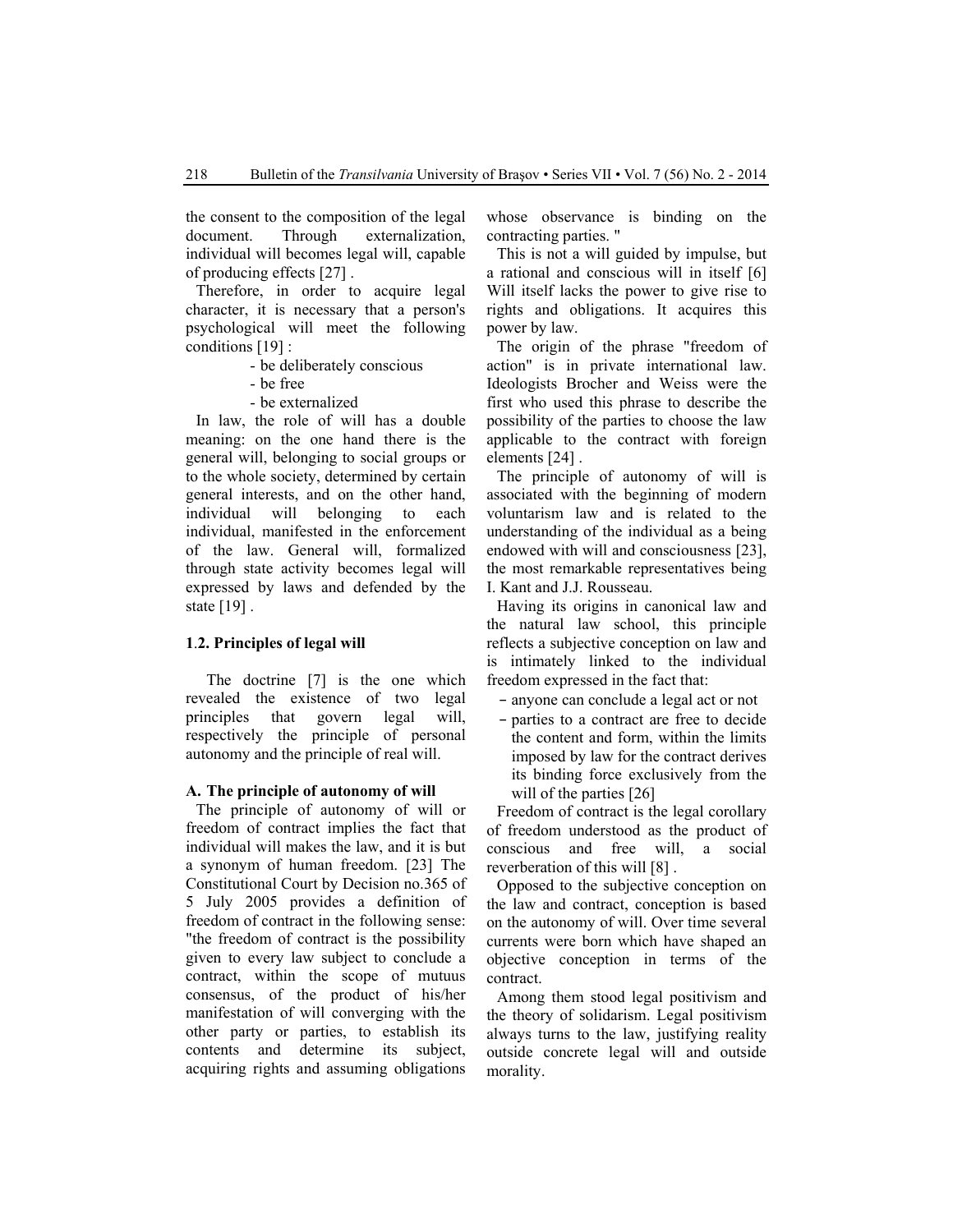In view of legal solidarism, will do not create the right, the individual having only the possibility to choose whether s/he wants to be subject to an objectively predetermined law. [23]

If initially the principle of autonomy of will had a character that tended towards the absolute, in the sense that it rejected any intrusion of the state in shaping the contract, this being considered superior to law, in time, observing that contractual freedom without limits could be diverted from its legal purpose, freedom of will manifested a pronounced decline.

This was manifested by: inserting in the legislation mandatory provisions on the formation and validity of contracts [30], by increasing the importance and frequency of other sources of obligation of extracontractual nature such as illegal acts and unjust enrichment with the consequence of the decline of the importance that the contract theory used to have; by the existence of contracts whose key terms are set by law or by one of the parties, the other party having the possibility to accept them or not (contracts of adhesion); through the emergence of the category of forced contracts, regulated by law, such as buildings insurance, or internal transposition of the European contract law.

In contemporary law, although it still acknowledges the principle of autonomy of will, the latter is no longer unlimited, but must be linked to the abidance by the law, individual will becoming an instrument for achieving social needs [10] .

Thus, the Civil Code establishes the principle of contractual freedom by art.1169, regulating the fact that parties are free to enter into any contracts and determine their content, within the limits of law, public order and morals and by art.1178, it consecrates the principle of freedom of form: a contract is concluded by the mere agreement of the parties,

unless the law requires a certain formality for its conclusion to be valid.

From this provision, two important consequences are drawn: first, the subjects of law are free to conclude not only legal acts known but unnamed legal acts and secondly, when the law does not expressly provide otherwise, parties are free to choose the form that they will give to the legal act.

In regard to the legal provisions, we find out that the freedom of contract has a relative character [12] , limited by public order, morals, and civil mandatory rules.

#### **B. The principle of real will**

The principle of real will, the rule of interpretation of legal documents and also a criterion capable of establishing the real will of the parties, is the second principle governing legal will formation.

Legal will comprises two elements: an internal, psychological element, and an external, social one, which is declared.

Internal or real will is "the will that comprises the intimate decision to enter into a legal act ... is the volitional essence of the convention" [23] .

External will is the will declared and shared with third parties upon the conclusion of the legal act. The distinction between internal will and stated will is only relative, because, technically, "will cannot be totally separated from its psychological roots" [17] .

The will declared through the conclusion of the legal act must correspond to internal will, thus the legal protection of subjects on which the effects of the legal documents is exercised thus becomes achievable.

For this, it is necessary that the manifestation of will come from a conscious person should not be corrupt and be expressed with the intention of producing legal effects, as the valence of will manifestation in itself which gives it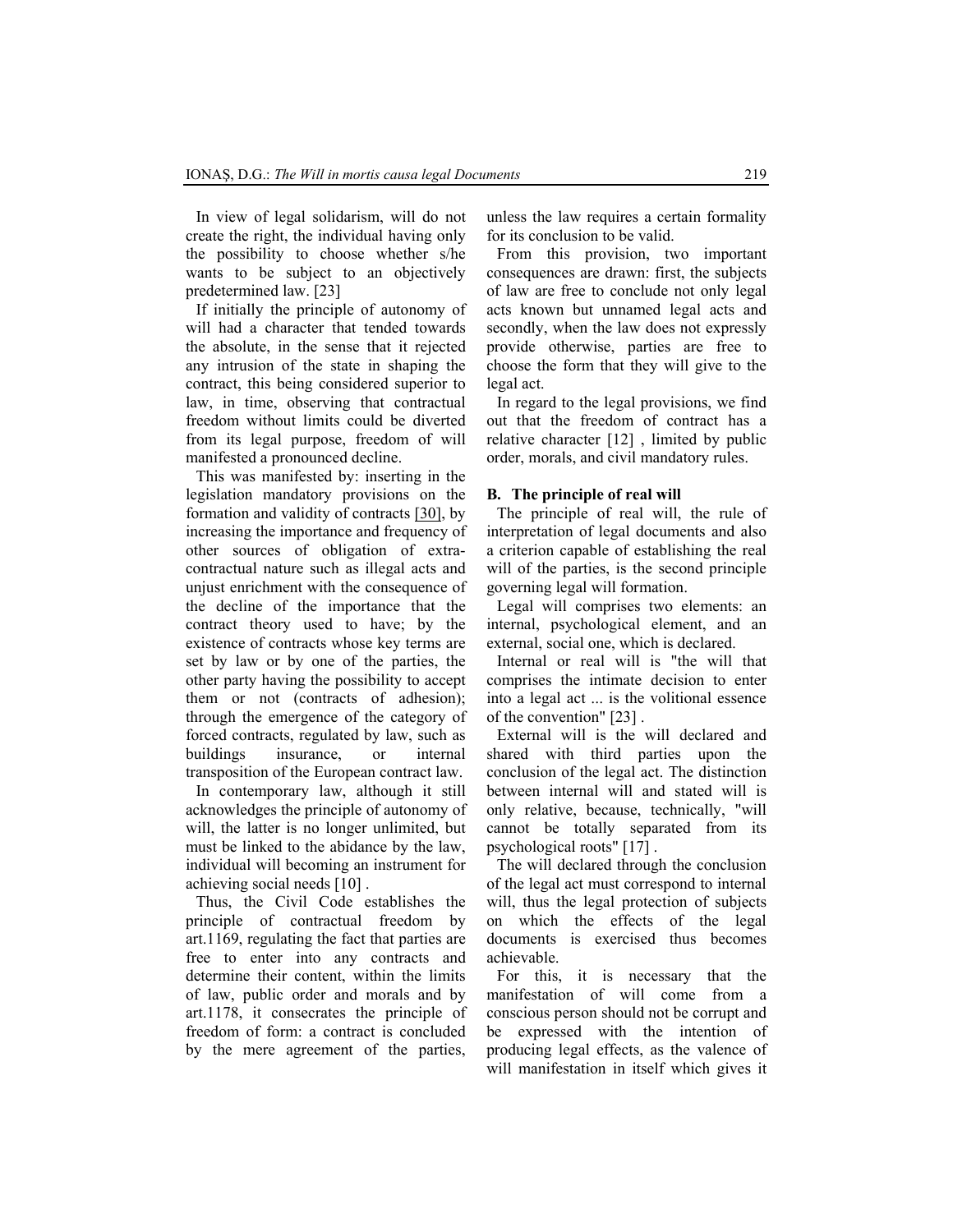the quality of legal will is that the volitional attitude of the subject of law must be intended to produce legal effects  $[15]$ .

To produce legal effects, internal will must meet the following conditions:

-be free and conscious

-be driven by the intention to produce legal effects

-be externalized

The freedom of an individual to make informed choices is inextricably linked to the idea of autonomy of will. In law, personal freedom manifests as freedom to choose and decide, so the freedom of internal will is just a consequence of contractual freedom.

Because it is a process that is completed by the externalization of consent, it is necessary that the manifestation of will come from a conscious person. The doctrine held that the lack of information or their erroneous character is equivalent to the lack of free and conscious will, which will attract the abolition of the document for the total lack of consent or vitiated consent [23] .

In order to produce legal effects, it is necessary that will be animated by this purpose.

The legal document is void when the intent of giving rise to legal relations is missing or is futile.

The intent lacks only when will is not driven by the intention to bind legally or where will is expressed under a mental reservation; intention is not serious when consent is given in jest (jocandi causa) or perfunctorily, or when given under the pure potestative condition from the one who commits him/herself (see article 1403 of the New Civil Code which provides that the obligation contracted under a suspensive condition that depends solely on the will of the debtor produces no effect.), but also when the manifestation of will is too vague [3].

Finally, in order to become consent, it is required that legal will be externalised, i.e. to be communicated to third parties.

Inner will does not become legally effective if it does not take an external form, but its encounter with another will is able to create, modify or extinguish legal relations.

Related to these issues, the doctrine held that externalized will fulfils two functions [28]:

-represents the means by which s/he who expresses her/himself intends to produce legal consequences

-it is an act of social communication, the externalization of will being the means by which it is communicated to the outside world

Legal will can be externalized in various forms, civil law establishing the principle of mutual consent as a general rule. However, there are situations when it is necessary to respect the solemn form, its absence being sanctioned by absolute nullity of the legal document.

#### **1.3. Real will in opposition to declared will**

When internal will coincides with declared, externalized will, it does not raise any issue.

There are many situations in which internal will does not coincide with external will. In this case, in the doctrine, the question was born whether to give valence to internal will in order to maintain the freedom of will arising from the privacy of every individual, or declared will be given valence, the only one ascertained by others in order to protect and ensure the safety of the civil circuit. In formulating a response, two trends have emerged.

According to the subjective conception adopted implicitly by the New Civil Code, in the elaboration of the legal document,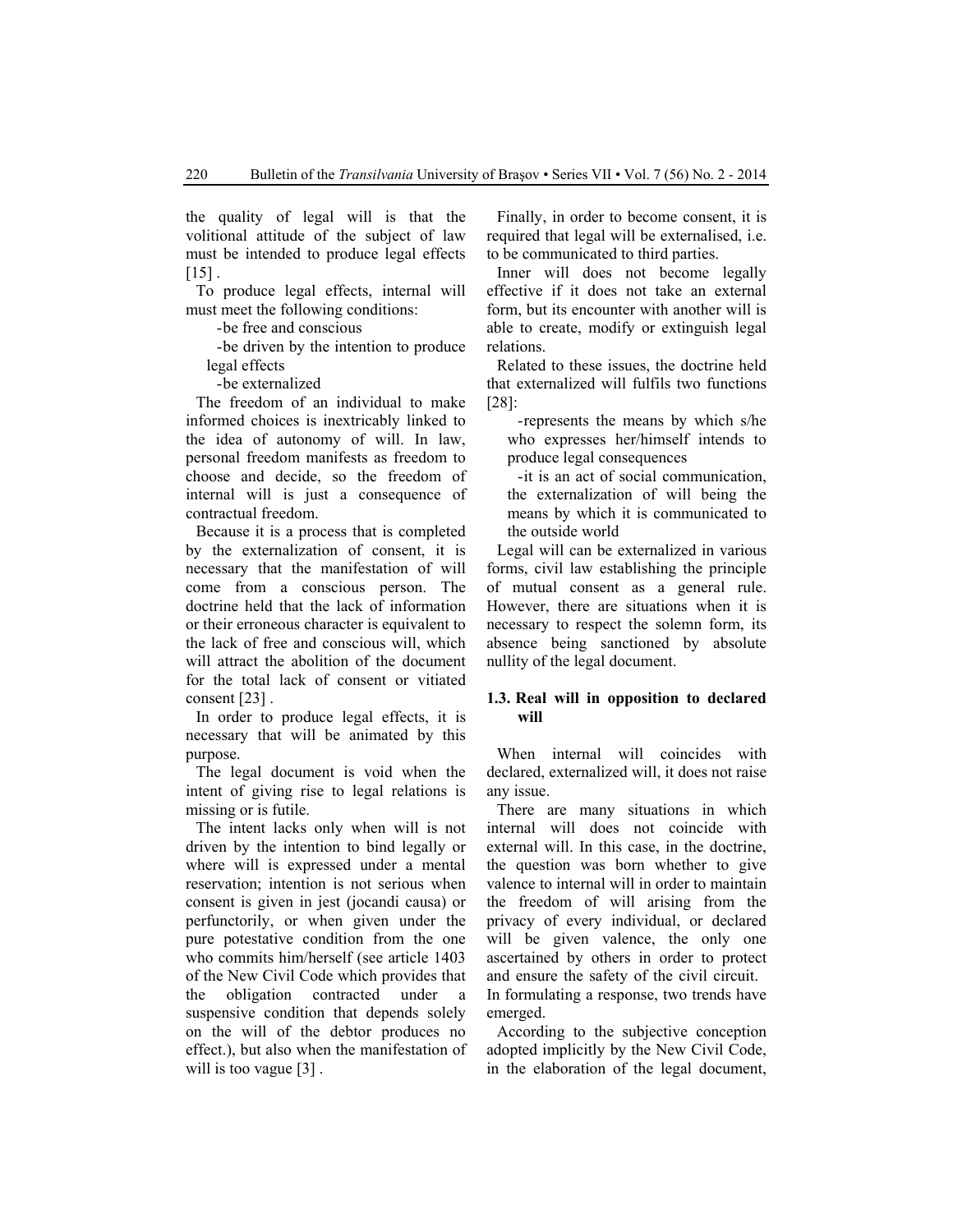valence must be given to internal will in order to meet the state security of the civil circuit.

According to art. 1266 of the New Civil Code, contracts are interpreted by consensus between the parties and not in the literal sense of the terms.

In contrast, the objective conception [29] supports the need for the recognition of declared will in order to ensure the dynamic security of contractual relations [2].

Besides the two classical theories on will, a third concept was born recently, that of validity, which favours the idea of correlation between internal and declared will, externalized will representing a modality of disclosure of internal will [16].

Related to the legal provisions,, art. 1266 paragraph 1 of the New Civil Code provides that the interpretation of contracts is done by "consensus between the parties, and not in the literal sense of the term." Also, according to art. 1289 paragraph 1 of the New Civil Code, "the secret agreement between the parties produces effects only between parties and, if the nature of the contract or the stipulation of the parties does not indicate otherwise, between their universal successors or those with a universal title."

 The Romanian doctrine held that the legislature adopted the subjective conception regarding will [23], estimating that declared intention has an exceptional character only applicable in certain situations, such as simulation (simulator is "the unitary legal operation that creates a legal appearance which does not correspond to the reality by the concurrent completion of two legal acts: a public one whose effects are removed or modified, in whole or in part, and another secret act, which contains the agreement itself, explicitly or implicitly, of the simulation") [1] the impossibility of proving an act whose object has greater value than £ 250 than by a secret agreement or in case of an indifferent error.

In finding the real intention of the parties, the primary appeal must be to the intrinsic elements of the act and the existing data therein, but the real intention may result from external facts or circumstances, therefore from extrinsic elements.

Inconsistencies between internal, real will, and the externalized one, do not contravene the valid formation of the legal act. However, declared will is the only one producing effects, this being opposable to the third parties.

## **2. Free will. The liberal intent. Objective conception versus subjective conception.**

The notion of liberal intent is a complex, uncertain, subjective and evolving one. In trying to define the concept of "liberal intention" (for the legislature is reluctant to make such a definition) one must start from the assumption that liberal intention is the essence of liberality and is based on the ruler's desire to minimize his/her heritage unselfishly, to impoverish him/herself in favour of another.

This concept was first used in the nineteenth century doctrine during intense doctrinal debate on the gratuitous or onerous nature of legal acts. The term liberal intent was originally used by Aubry and Rau [9].

At first sight, the notion of liberal intent seems simple, but at a closer inspection, it raises a number of difficulties. Perhaps this was the reason why the legislature avoided the provision of a definition.

In this sense, in defining the notion, two currents have emerged - one that emphasizes the objective conception on the intention to reward and another that emphasizes the subjective concept.

In the objective or abstract conception, the liberal intention consists in the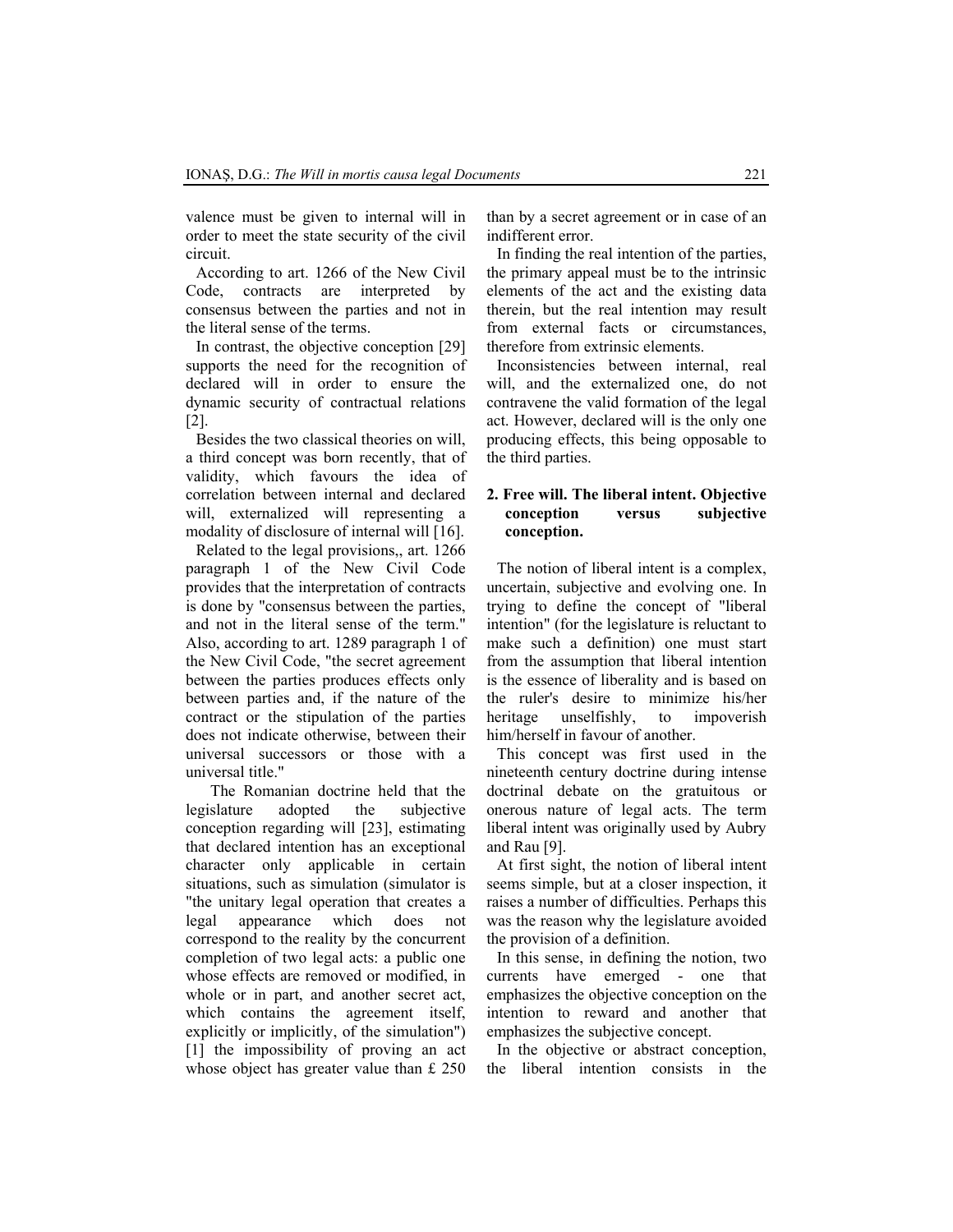consciousness and intention to give without receiving anything in return, the reasons which prompted this gesture being irrelevant - love, selflessness, philanthropy, religious reasons, etc. This view has been criticized on the grounds that it would mistake liberal intention for consent. The argument formulated was later rejected, the argument put forward being that the intent to gratify precedes consent which can be vitiated by a defect of consent that does not affect the liberal intention [25] .

In its subjective sense, *"liberal* intention involves not only a wilful impoverishment, deliberately wanted, but also a radically disinterested one, consent being based on pure, immaculate altruism" [13] .

In the subjective conception it was considered that in order for liberality to exist, it is necessary that the ruler should not be animated by any material or moral interests when committing the act of generosity. From this point of view, liberal intention is the criterion that separates the free documents from the onerous ones.

Finally, most of the doctrine expressed itself on behalf of adopting the objective conception on liberal intention, the subjective reasons which determine an act of generosity having no relevance except to the extent to which they are illegal or immoral.

The doctrine also expressed itself in the sense that there will be a gratuitous act whenever the interest, material or moral is to be found together with the intention to do good, among the reasons determining the act.

When interest is the only reason determining the act, i.e. when the "liberality" is made solely for the interest to materialize, the intention to do good is missing. Anyway, if it existed, it is just a consequence of this interest. So, for a liberality to exist, it is necessary that the interest coexist with the liberal intention,

so that the latter is not subject to interest [20].

The solution is natural given the fact that every human action is justified by an interest, whether material or moral. The human being is a rational being who plans and externalizes his/her will. A legal act is nothing but the result of human will manifested in the open, will that is justified by a reason and an interest. In this sense, moral reward, even if it turns out to be critical to the completion of the legal act is not likely to impede the liberal nature of the operation, being the reason for the liberality. So, unless s/he is not in full command of their mental faculties, no one is willing to become poorer without waiting for anything in return, but as long as the matter is not measured in monetary terms, the purity of the liberality is not affected [18].

In case the ruler tries to obtain a patrimonial advantage, then one must carefully verify whether his/her act is a gift or a gratuitous legal act. It is the case of liberality affected by a goal. It is certain that the temptation is great to assert vehemently that getting a patrimonial advantage in return to the services of the ruler is not compatible with the idea of liberality and liberal intent. However, before we venture to make statements with an absolute character, it must be born in mind that the law explicitly regulates liberties with tasks, in which case if the value of the load does not exceed the ruler's benefit, the idea of liberality cannot be disposed of de plano.

Moreover, the task involves essentially the materialization of a proprietary interest, so if we accepted the idea of incompatibility of the proprietary interest with the liberality, then obviously we would end up eliminating this category of legal acts.

In conclusion, the liberal intention can be defined as "the consciousness and intention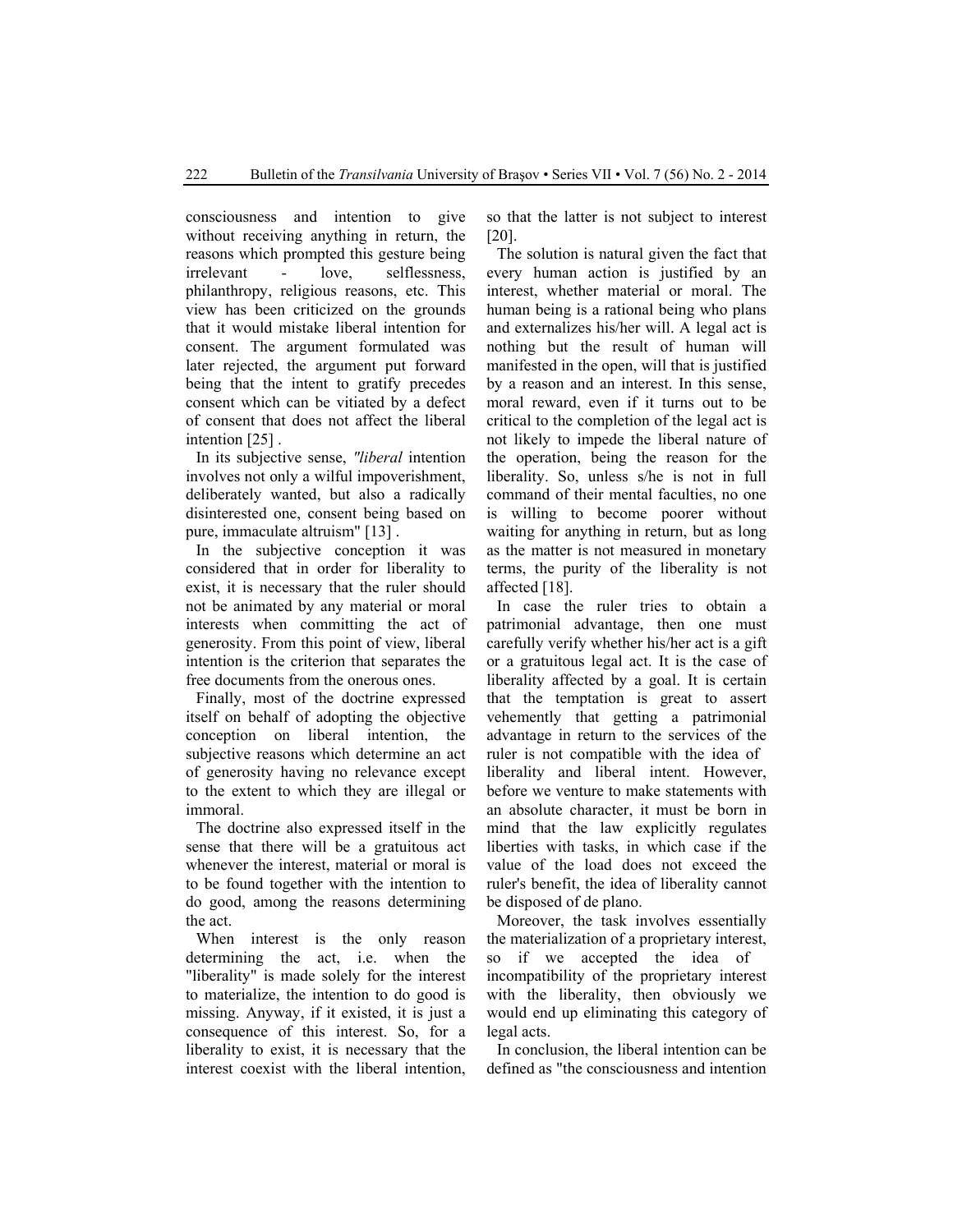to make a material sacrifice in favour of another" [4], is the very essence of liberality [14] .The emotion related to doing good, the valences of compassion, the gracious procession of the example of meekness and generosity do not lack in any legal discourse dedicated to the theme of liberal intention, which is in this light, the very materialization in the field of contracts of the mercy that the human being is capable of [13] .

#### **Acknowledgements**

"This work was supported by the strategic grant POSDRU/159/1.5/ S/141699, Project ID 141699, co-financed by the European Social Fund within the Sectorial Operational Program Human Resourses Development 2007-2013".

#### **References**

- 1. Baias, Fl. A.: *Simulaţia. Studiul doctrine şi jurisprudenţei (Simulators. Doctrine and jurisprudence study)*. Bucharest. Rosetti Publishing, 2003.
- 2. Beleiu, Gh.: *Drept civl roman* (*Roman Civil Law*). Bucharest. Universul Juridic Publishing, 2004, p. 148
- 3. Boroi, G., Anghelescu, C.A.: *Drept civil. Curs (Cours of Civil Law).* Bucharst. Hamangiu Publishing, 2011, p.133.
- 4. Chirică, D.: *Liberalities as the legal acts species*. In: RRDP no. 4/2008, Bucharest, p.22.
- 5. Costin, M., Muresan, M., Ursa, V.: *Dicţionar de drept civil. (Dictionary of Civil Law).* Bucharest. Scientific and Encyclopedic Publishing House, 1980, p.547.
- 6. Djuvara, M.: *Teoria general a dreptului. Dreptul raţional, surse şi drept pozitiv (General Theory of Law. Rational Law, sources and Positive*

*Law).* Bucharest. ALL Publishing, 1995, p. 89.

- 7. Dogaru, I.: *Drept civil. Producerea efectelor juridice. (Civil Law. Ideas producing legal effects).* Bucharest. All Beck Publishing, 2002, pp. 721
- 8. Dumitrescu, L.: *Aspects regarding contractual freedom*. Available at: http://www.uab.ro/reviste\_recunoscute /reviste\_drept/annales\_10\_2007/Dumit rescu\_ro.pdf. Accessed: 05-22-2014.
- 9. Esmein, A.: *Cours de droit civil francais*. Paris. June's edition, T.X, 1954, pp. 391-392
- 10. Four, J., Aubert, J.L., Savaux, É.: *Droit civil. Les Obligations. L' acte juridique*. Paris. Sirey Publishing, 2006, pp. 79 ff.
- 11. Gheorghe, A.N.: *The will: liberality or substitution of person*. In: PhD thesis. Bucharest. "Nicolae Titulescu" University, 2010.
- 12. Gîrleşteanu, G.: *Legal value of freedom of contract in Romanian and French law*. In: The Journal of Law School no. 3/2006, Bucharest, p.166-183.
- 13. Goicovici, J.: *Progressive formation of the contract*. Bucharest. Wolters Kluwer Publishing, 2008.
- 14. Grimaldi, M.: *Roger Comtois Conferences*. Montreal, 2003. Available at: http://www.chairedu notariat.qc.ca/fr/conferences/rcom/mgri maldi2003.pdf. Accessed: 12-05-2014.
- 15. Hurbean, A.: *Vicii de consimţământ. (Vices of consent).* Bucharest. Hamangiu Publishing, 2010.
- 16. Larenz, K., Wolf, M.: *Allgemeiner Teil des Bürgerlichen Rechts*". Munich. CH Beck, 1997, pp. 479 apud O. Ungureanu, C. Munteanu - op cit, p. 199.
- 17. Larroumet, C. : *Droit civil, Les Obligations. Le contrat. Conditions of Formation.* Paris. Economica Publishing, 2007.